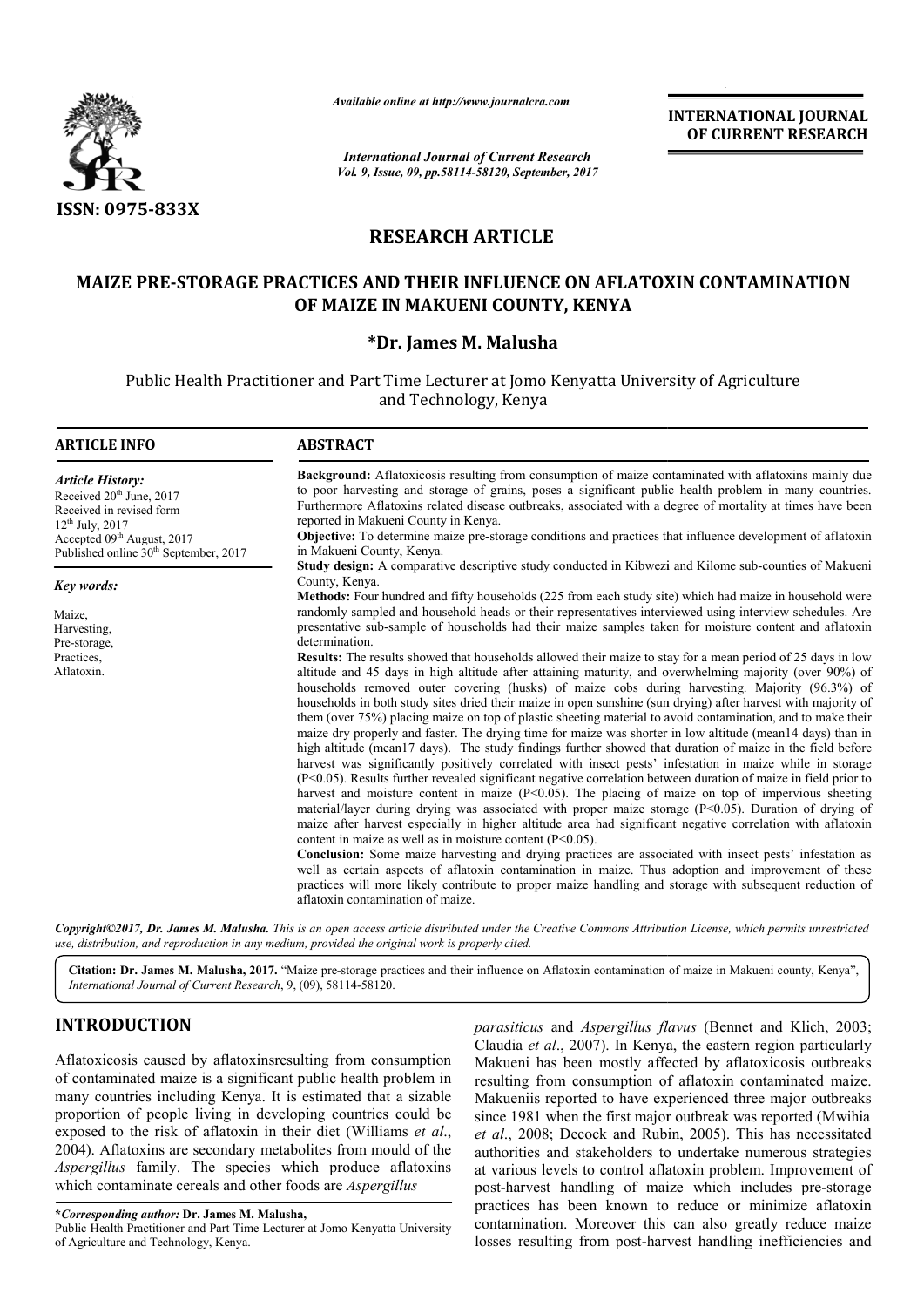storage (Mboya *et al*., 2011). Moreover in a further effort to control aflatoxin poisoning, regulatory limits of aflatoxin contamination in foods including maize have been set at10 ppb (Lewis *et al*., 2005) Studies carried out previously in Makueni, supported earlier findings that aflatoxicosis was acquired from eating contaminated maize attributed to improper harvesting, drying and storage of maize (Mwihia *et al*., 2008). Pre-harvest interventions such as proper agricultural and pest management practices can reduce the presence and growth of *Aspergillus*  fungi on pre-harvested crops and consequently reduce aflatoxin levels**.** It is observed that in most communities maize is traditionally left to mature and dry in the field prior to harvesting (Fandohan *et al*., 2006). Moreover, drying crops properly before storage, as well as sorting and disposing of visibly moldy or damaged kernels before storage can prevent or reduce the development of aflatoxins in postharvest drying and storage, although not eliminating them. Although majority of farmers store most of their maize for household consumption they sell some to meet other household needs, thus underscoring the importance of proper harvesting, drying and storage of maize.

# **MATERIALS AND METHODS**

# **Description of Study Sites**

This study was conducted in Kibwezi and Kilome sub-counties of Makueni County. Kibwezi study site is a lower altitude area situated at an altitude of 916 M above sea level, while Kilome study site is a higher altitude area situated at an altitude of 1750M above sea level. Due to change in altitude, the county has climatic variations and extreme differences in temperatures. The northern part is usually cool while the southern part with low-lying areas is usually hot. The mean temperatures in Makueni range from  $20.2$  to  $24.6^{\circ}$ C. This county experiences two rainy seasons, namely: the long rains season occurring in March/April and the short rains season occurring in November/December of each year. Maize is the main food crop produced in Makueni.

# **Study design and Setting**

This was comparative analytical study to determine pre-storage conditions and practices of household maize in Kibwezi and Kilome sub-counties of Makueni County, Kenya.

#### **Sampling**

Two geographically and ecologically different sub-counties namely Kibwezi and Kilome were purposefully selected for this study for comparison purposes. In each zone, one geographical location was randomly selected. Representative sample of households was then selected from Sublocations/cluster based on method of probability proportional to size. At each of the two zones studied, households storing maize were selected to create a sample of households which had maize. Households, which were the sampling units, were then selected at random through systematic random sampling methods using a sampling frame and a table of random numbers. The households' heads who consented to participate in the study were recruited. The study population included all adults (above 18 years of age) who are household heads or their representatives within the study area and store home grown maize. It also included, agricultural and public health workers working in the area as well as community informants

who consented to participate in the study. It excluded people below 18 years of age. Each study site had a sample size of 225 households. A representative sub-sample comprising 10% of sampled households drawn through systematic random sampling method provided maize samples for moisture content determination and aflatoxin analysis.

#### **Data Collection**

Interview schedules, checklists and focus group discussion guides were used to collect data from the study sites. Information collected using interview schedules included 1) socio-demographic information, 2) knowledge and awareness on aflatoxin, 3) maize pre-storage practices and 4) maize storage practices. A checklist was used as a guide for collection of information on visual assessment of condition of maize as observed during storage as well as the condition of the storage structures. Focus group discussions (FGDs) with key community opinion leaders using FGD guides and interviews with agricultural and public health workers were conducted to corroborate information collected using questionnaires/interview schedules. Two FGDs, one in each study site, were conducted each comprising 12 people. One FGD was conducted in Kibwezi area while the other was conducted in Kilome area. Each FGD comprised of selected local opinion leaders which included women group leaders, youth group leaders, village leaders and other key stakeholders in the study area. Collection of data using questionnaires and taking of maize samples were done in October/November after first season maize harvestand in May/June after second season maize harvest.

# **Maize sampling**

Maize samples were obtained from 10 % of sub-sampled households with maize which were selected for study and interviewed using structured interview schedules. A one kg of maize sample was taken from maize found in the sub-sampled household. The sample was taken in such a way that it was a representative of the lot. Samples were collected from maize intended for human consumption found in the household. In case of maize packed in small volumes in different bags, multiple samples were taken from different parts of one bag or several bags belonging to one household and combined to produce a one kg sample for analysis. The maize samples were collected in households after first season maize using sampling tools such as scoops/probes and put in paper bags, and carried and stored in paper bags while awaiting analysis. Each sample had a sampling form filled with specific identification information pertaining to the sample.

#### **Maize sample analysis**

Moisture content was measured in the field during collection of maize samples and was determined using Portable Grain Moisture Testermodel GMK303. Maize samples were also visually inspected for insect pests' and mold infestation. The analysis of maize samples for aflatoxin was done using ELISA test to determine presence of aflatoxin contamination. The procedures for moisture content determination, and aflatoxin determination using ELISA test are described here below.

# **Moisture Content Determination**

Seventy (70) g of maize sample was taken, well shaken and filled into moisture device to flash level and corked tightly.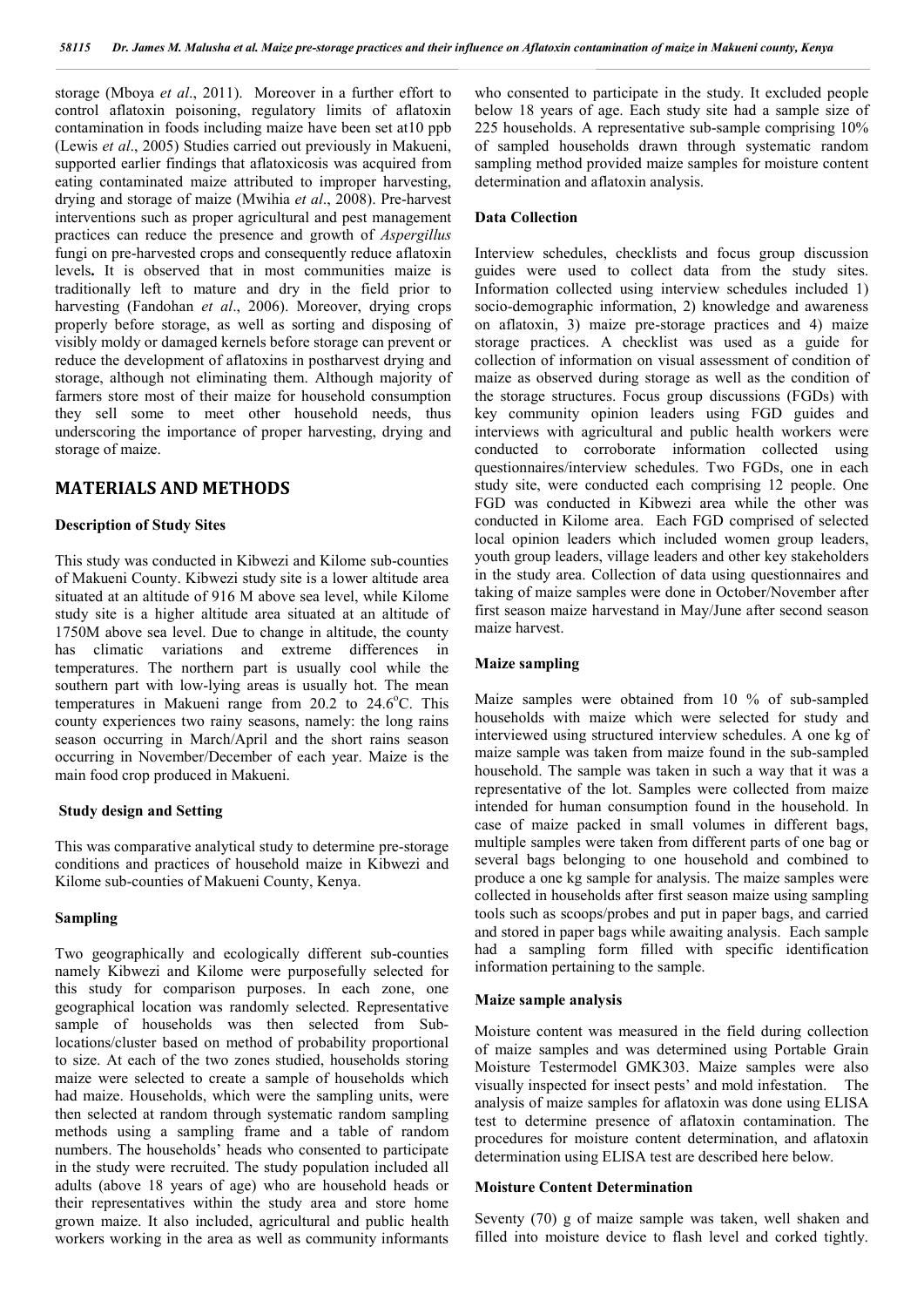The sample was then allowed to run in the device for one minute and the moisture content was then read. A new test for a different sub-sample from the same sample was repeated and an average of the two readings for the sample was determined. After each reading was noted, the reading was cleared from memory before doing a new test.

# **Determination of Aflatoxin contamination**

Determination of total Aflatoxin contamination was done using Enzyme Linked Immunoassay (ELISA) test. The test procedure was as described below:

# **Extraction of Sample**

One kg of maize sample was ground into flour with a mill and homogenized. After which 20g of homogenized sample were weighed and 20ml of 70% Methanol were added into the sample. They were mixed for 2 hrs and filtered using Buchner funnel. The extraction jar was rinsed with 20mls of extraction solution. The total volume of the extract was then measured and recorded.

# **Column Preparation**

Five (5) g in 25 mls (70% methanol) of extract were taken. And 10 % of methanol in Phosphate Buffered Saline (PBS) was prepared. Then 5ml of 10% methanol PBS were passed through without letting it dry. A sample comprising 1ml of extract and 6ml water was applied and let run slowly at the rate of 1 drop in 3 seconds. Distilled water-15ml was applied and passed slowly at rate of I drop per second. The air was passed to dry and the column was put to a receptacle for eluent. One (1) ml methanol (100 %) was applied and passed slowly into receptacle.

# **Cleaning up with Acetonitrile**

Nine (9) mls of sample extract were taken and evaporated to dryness with nitrogen/rotavapour. It was consequently diluted with PBS buffer to 10mls (the amount of organic solvent did not exceed 5% of solution). The extract solution was filtered and dropped off onto the immumo-affinity column at the rate of 1-3ml/min. The Immuno-affinity column was washed with 20 ml of water and the water dropped through the column through gravity. The column was dried to ensure total Aflatoxins recovery. Derivatisation was done by evaporating all samples to dryness and then 200ul TFA were added and incubated at RT for 40 minutes, after which 800ul Acetonitrile: water (30:70) was added and dissolved using a sonicator. They were consequently filtered through a membrane filter (GHP 0.2um) into a vial.

# **Enzyme Linked Immunoassay (ELISA) Analysis**

A sufficient number of micro-titer wells were inserted into the microwell holder for all standards and samples run in duplicate. Standard and sample positions were recorded. Then 50 µl of the standard solutions or prepared sample were added to separate duplicate wells, and 50 µl of the enzyme conjugate were added to each well. Then 50 µl of the antibody solution were added to each well and mixed gently by shaking the plate manually and incubating for 30 minutes at room temperature (20-25◦ C). The liquid was consequently poured out of the wells and the microwell holder tapped upside down vigorously (three

times in a row) against absorbent paper to ensure the liquid from the wells was removed completely. All the wells were filled with 250 µl washing buffer 10.1 and the liquid poured out again. The the washing procedure was repeated two times. After which 100 µl of substrate/chromogen (brown cap) were added to each well and mixed gently by shaking the plate manually and incubating for 15 minutes at room temperature (20-25<sup>°</sup>C) in the dark. There after 100  $\mu$ l of the stop solution were added to each well and mix gently by shaking the plate manually and the absorbance measured at 450 nm. Reading was done within 30 minutes after adding stop solution.

# **Data Management and Analysis**

Data were cleaned, coded and entered in computer MS Windows Excel software and transferred to SPSS for Window Version 17.0 (SPSS Inc., Chicago, Illinois) for Statistical analyses. Chi-square test was used to determine association of independent variables including pre-harvest and pre-storage practices, and aflatoxin contamination in maize. Pearson Correlation coefficient was also used to analyse relationships of quantitative variables among different storage and prestorage practices, and Aflatoxin levels. Tests of significance were at  $\alpha$ =0.05 level of significance, and confidence levels at 95%. Quality of data was ensured by proper sampling, collection and analysis of samples in duplicate.

# **RESULTS**

# **Household Socio-economic and demographic characteristics**

The household respondents who were heads of households or their principal representatives had mean age of about 47 years in both study sites. Majority of respondents were female (58%) and most of them were married (74.2 %). Majority of them had attained primary education (61.7%). The main occupation of respondents was farming (79.2%) and farming was their main source of income for households (75.0%)) with majority of them (68.4%) earning less than Ksh.5000 (mean income was Ksh.4800), implying that majority of the people were poor.

# **Pre-Storage Practices**

Pre-storage practices are practices which are undertaken before harvesting, during harvesting and drying of maize prior to storage.

# **Pre-harvest and harvest and drying Practices**

Respondents were asked whether they removed the outer covering of maize cob during harvesting**.** In Kibwezi 218 (90.8%) said yes and 22(9.2%) said no, while in Kilome 238 (99.2%) said yes and 2(0.8%) said no. They were further asked to state how long mature maize had been in the field before harvesting. After computation of the responses given, the mean duration of maize stay in the field before harvest was found to be 24.5 (95% CI=23.55 to 26.75) in Kibwezi and 45.4 (95% CI= 41.95 to 49.53) in Kilome.

# **Drying of Maize after Harvest**

Respondents were also asked how long they exposed their maize to dry immediately after harvest and before storing them in their households' storage facilities for later use. After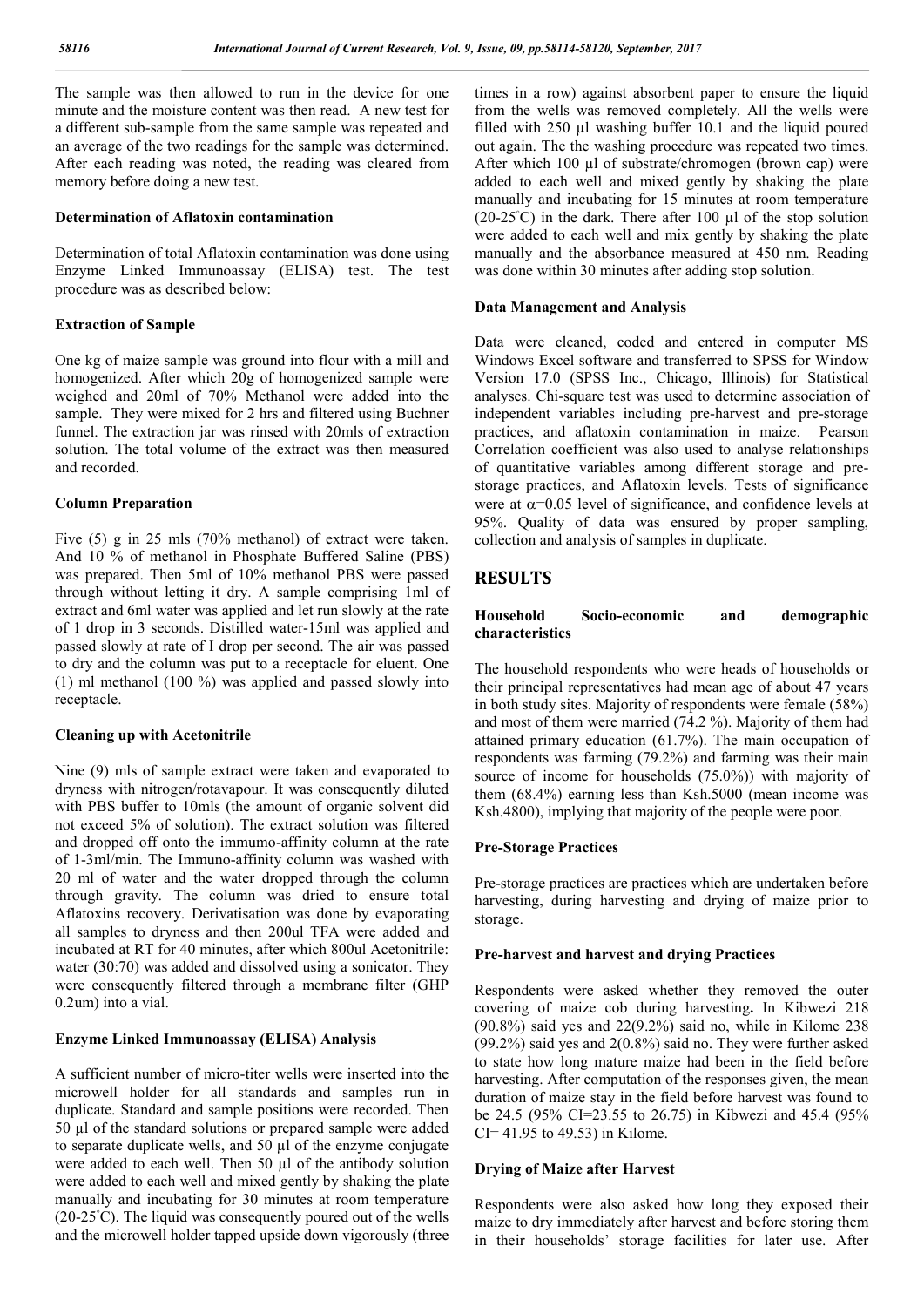computation the mean duration of drying was found to be 14.2 days (95% CI=13.08 to 15.33) in Kibwezi and 16.6 days (95% CI=15.45 to 17.69) in Kilome. Table 3.15 below shows duration in days of maize in field before harvest and duration of drying before storage.

# **Methods used by Households for Drying of Maize after Harvest**

Most respondents, 96.3% in Kibwezi and 96.3% in Kilome, dried their maize in open sun while 1.6% of respondents in Kilome and 0% in Kibwezi dried their maize in the shade. Other methods used included placing maize above fire place and kitchen granary which accounted for 3.8% in Kibwezi and 2.1% in Kilome (Table 1).

**Table 1. Methods used by households to dry maize after harvest**

|                     | Kibwezi   |         | Kilome    |         |
|---------------------|-----------|---------|-----------|---------|
| Drying method       | Frequency | Percent | Frequency | Percent |
| Drying in open sun  | 231       | 96.3    | 231       | 96.3    |
| Drying in the shade |           |         |           | -6      |
| Others              |           | 38      |           |         |

# **Placing of Maize on top of any material underneath during drying**

Respondents were asked whether they placed their maize on top of any material (e.g. polythene sheet, iron sheet etc.) on the ground during drying to prevent maize contact direct with the ground surface. In Kibwezi 87.5% did this, while in Kilome 76.7% did so. There was significant difference in this practice between the two study sites  $(P<0.05)$ .

# **Reasons for Placing Material underneath during Drying of Maize**

Respondents who placed maize on top of some material when drying were further asked to give reasons why they did so. In Kibwezi 35.4% said they did so to prevent contamination, 24.6% said to prevent rotting, 27.6% said to dry faster and 6.1% said to prevent pests. In Kilome 45.6% said they did so to prevent contamination, 21.7% said to prevent rotting, 26.6 % said to make maize dry faster and 1.1% said to prevent pests. Other reasons given include improving maize quality which accounted for 6.0% in Kibwezi and 4.9 % in Kilome (Table 2).

**Table 2. Reasons for Placing Material underneath during Drying of Maize**

| Reason for placing                            | Kibwezi   |         | Kilome    |         |
|-----------------------------------------------|-----------|---------|-----------|---------|
| material underneath<br>during drying of maize | Frequency | Percent | Frequency | Percent |
| To Prevent<br>contamination                   | 74        | 35.4    | 84        | 45.6    |
| To prevent rotting                            | 52        | 24.6    | 40        | 21.7    |
| To dry faster                                 | 58        | 27.6    | 49        | 26.6    |
| To prevent pests                              | 16        | 6.1     | 2         | 1.1     |
| Others                                        | 10        | 6.0     | 9         | 4.9     |
| Total                                         | 210       | 100.0   | 184       | 100.0   |

# **Reasons for drying Maize Properly**

Respondents were asked to state why maize should be dried properly i.e. to attain required moisture content of less than 14%. In Kibwezi majority 55.4% said maize should be dried properly to prevent aflatoxin contamination, 34.6% said to prevent rotting, 10.8% said to avoid germination, 4.2 % said to avoid pest infestation. In Kilome majority 56.3% said maize should be dried properly to prevent aflatoxin contamination, 28.3% said to prevent rotting, 12.5% said to avoid germination, 6.3% said avoid insect/pest infestation. Other reason given in Kilome was to make maize stay longer in good condition accounting for 1.7% while in Kibwezi no other reason was given (Table 3).

**Table 3. Reasons given by respondents as to why maize should be dried properly**

| Reasons for drying                                                  | Kibwezi   |         | Kilome    |         |
|---------------------------------------------------------------------|-----------|---------|-----------|---------|
| maize properly to attain<br>moisture content of less<br>than $14\%$ | Frequency | Percent | Frequency | Percent |
| To prevent from rotting                                             | 83        | 34.6    | 68        | 28.3    |
| To avoid germination                                                | 14        | 5.8     | 30        | 12.5    |
| To prevent aflatoxin<br>contamination                               | 133       | 55.4    | 135       | 56.3    |
| To Avoid insect/pest<br>infestation                                 | 10        | 4.2     | 15        | 6.3     |
| Others                                                              | $\Omega$  |         | 4         | 17      |
| Total                                                               | 240       | 100 0   | 240       | 100.0   |

# **Cleaning of Maize Prior to Storage**

Respondents were asked whether their maize was cleaned to remove broken grains, fine materials, dirt etc. prior to storage. In Kibwezi 222(92.5%) said they cleaned their maize prior to storage and 18(7.5%) while in Kilome 204(85.0%) cleaned their maize prior to storage.

# **Associations/Correlations of Maize Pre-Storage Practices with Variables Related to Aflatoxin Contamination**

Pre-storage practices were analysed with variables related to aflatoxin occurrence to determine their associations/ correlations. In Kilome duration of maize in field before harvest and before storage was significantly correlated with maize affected by pests/insects while in storage (Correlation r,  $_{238}$ =0.181, P<0.05), while in Kibwezi the correlation was not significant (Correlation  $r_{,238}=0.024$ , P $>0.05$ ). In Kilome the placing of maize on top of any material during drying was associated with Proper storage of maize ( $\gamma$ 2, $\gamma$ =7.849, P<.05), while in Kibwezi it was not  $(\chi^2)_{3} = 0.02$ , P $> 0.05$ ). Duration of drying of maize after harvest and before storage had negative correlation with aflatoxin content in maize but not significant in Kibwezi (Correlation r,  $_{22}$  = -0.325, P>0.05), and Kilome (Correlation  $r_{22} = -0.341$ , P $> 0.05$ ). However duration of maize in field before harvest and before drying/storage had significant negative correlation with moisture content in maize in Kibwezi (Correlation r,  $_{22}$  = -0.382, P<0.05), and in Kilome though correlation was not significant (Correlation r,  $22 = 0.341, P>0.05$ ).

# **Results for Maize Analysis**

The sub-samples of household maize grains collected from Kibwezi and Kilome for first and second season maize harvest were analyzed for aflatoxin contamination using ELISA test with detection cut-off point of 1.75µg/Kg. The results showed that out of 24 samples from Kibwezi 6 (25.0 %) tested positive for aflatoxin, and out of 24 samples from Kilome 1 (4.2%) tested positive for aflatoxin. There was high aflatoxin positivity rate for maize harvested in low altitude (Kibwezi)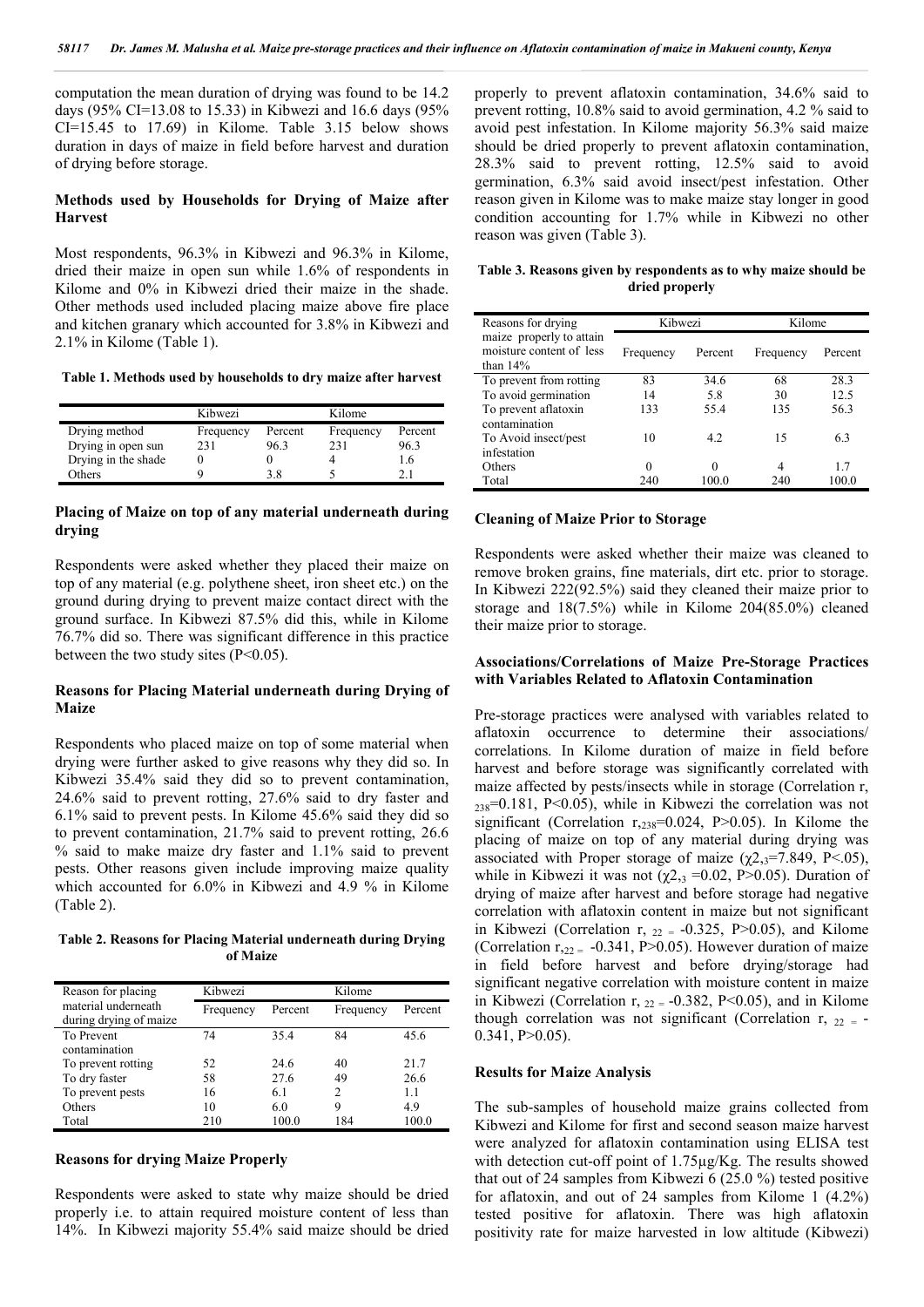than maize harvested in high altitude (Kilome). The mean moisture content for first maize harvest season in Kibwezi was 12.78% while in Kilome it was 12.85%. The low altitude maize had higher moisture content than high altitude maize. However in both areas, the mean moisture content was within the recommended limit of 12 to 14.0 %. Regarding maize physical conditions of first season maize, in Kibwezi, mouldy condition was observed in 5(20.8 %) of maize samples and insect/pest infestation was observed in 6(25.0%) of maize samples while in Kilome, mouldy condition was observed in 3(12.5 %) and insect/pest infestation was observed in 5(20.8 %). Mould and insect infestation was higher in low altitude maize (Kibwezi) than high altitude maize (Kilome). Maize harvested in second season was also analyzed for aflatoxin contamination using ELISA test with detection cut-off of 1.75µg/Kg. The results showed that out of 24 samples from Kibwezi 8 (33.3%) tested positive for aflatoxin, and out of 24 samples from Kilome 3(12.5%) tested positive for aflatoxin. There was high aflatoxin positivity rate for maize harvested in low altitude (Kibwezi) than maize harvested in high altitude (Kilome). The mean moisture content for second maize harvest season in Kibwezi was 13.63% whereas Kilome it was 13.48%. The low altitude maize had higher moisture content than high altitude maize. In both areas the mean moisture content was also within the recommended limit of 12 to 14.0 %. Regarding maize physical conditions for second season maize, in Kibwezi, mouldy condition was observed in 9(37.5%) of maize samples, and insect pest infestation was observed in 11(45.8 %) of maize samples while in Kilome, mouldy condition was observed in 6 (25.0 %), and insect pest infestation was observed in 10 (41.7%). Mould and insect infestation was higher in low altitude maize than high altitude maize.

# **DISCUSSION**

Afaltoxin causing fungal *Aspergillus* species can infect maize during pre-harvest and harvest periods. Proper pre-harvest and harvest practices of maize can effectively reduce aflatoxin contamination during these periods. In this study, households in both high and low altitude areas were found to undertake various practices before harvesting, during harvesting and after harvesting their maize. The pre-harvest practices undertaken included allowing maize in the field inorder to mature before harvest, and harvest practices included removal of outer cover of maize cob during harvest (de-husking). The vast majority of farmers left their maize to mature before harvesting. This is a good harvesting practice as most communities traditionally also left their maize to mature and dry in the field prior to harvesting (Thamanga-Chitja *et al*., 2004). This is a proper harvest practice for allowing maize to attain maturity, that's moisture content of about 20 to 30 %, prior to immediate harvesting and drying as this will reduce field exposure to *Aspergillus* fungi. Duration of leaving maize in the field to attain maturity prior to harvest is therefore important in reducing moisture content which will go a long way in preventing aflatoxin of maize. This is corroborated by finding elsewhere which noted that maize cobs may be left in the field for several weeks after attaining maturity in order to reduce moisture content (Udoh *et al*., 2000). In this study farmers in higher altitude area left their maize in the field for a mean duration of 45 days which was nearly two times longer than farmers in lower altitude area where the mean duration was 25 days. This could be due to prevailing cooler climate in higher altitude area than in lower altitude area. During focus group

discussion (FGD) it was reported that theft of maize while in field discouraged farmers from leaving their maize longer in the field prior to harvest. Equally of concern was damage of maize by wild animals thereby causing loses. As a result of this finding, improving general security in the community as well as controlling wild life will therefore go a long way in improving length of stay of maize in the field prior to harvest. This will enable maize to be harvested when it's properly mature and dry. The practice of removing outer covering of maize cob was done by vast majority of households in both high and low altitude areas. It was observed that overwhelming majority of respondents (over 90%) both in low altitude and high altitude areas removed outer covering of maize cob during harvest. However there were more in higher altitude area removing outer coverings of maize cob during harvesting than those in low altitude area. This indicates removal of outer covering of maize during harvest is a common practice among households. The practice of removing outer covering of maize cob is worthwhile since it might remove pests/insects which could have been embedded in coverings and thus contribute to reduction of infestation and by extension aflatoxin contamination. This will also go a long way in ensuring that damage to seed coat which could permit ease entrance of molds and fungi to grains is minimized.

Drying of maize after harvest prior to storage is crucial in improving the quality of maize to be stored as well as prevention of aflatoxin. The traditional practice of grain drying has been by spreading maize on the ground and thus exposing it to the effects of sun and wind to dry. The sun supplies heat to evaporate moisture from the grain, and the velocity of wind removes the evaporated moisture, thus drying the grains (Kaaya *et al*., 2005). In this study farmers exposed their maize to dry in varying length of time (duration) before storage. They exposed their maize to dry immediately after harvest for mean duration of 17 days in higher altitude area and 14 days in lower altitude area, before storing them for later use. These results indicate that farmers in lower altitude area dried their maize for significantly shorter time than those in higher altitude area. This variation in drying time could be attributed to households in higher altitude harvesting their maize early than their counterparts in lower altitude, hence the need for them to dry their maize for a longer time. It could also be attributable to prevailing cooler climate in the higher region than in the lower region. This finding is consistent with findings of another study (Kaaya and Kyamuhangire, 2006). Proper drying of maize in order to attain moisture content of less than 14% before storage as well as sorting and disposing of moldy or damage grains can prevent or minimize insects' infestation, mold growth and development of aflatoxins. There are various options available to farmers for drying their maize immediately after harvest. These include sun drying, drying in shade, solar drying and artificial drying among others. This study revealed two main methods/options used by households to dry their maize after harvest before storage. These were 1) drying in open sun which entailed placing maize in the open directly exposed to sunlight and 2) drying in the shade in which maize is placed in a shade shielded from direct sunlight and left to dry naturally. However vast majority (over 95%) of households in both high and low altitude areas placed their maize in the open exposed directly to sunshine to dry while only a few in high altitude area placed their maize in the shade to dry.

However there were a few households which used other methods such as placing maize above fire place or kitchen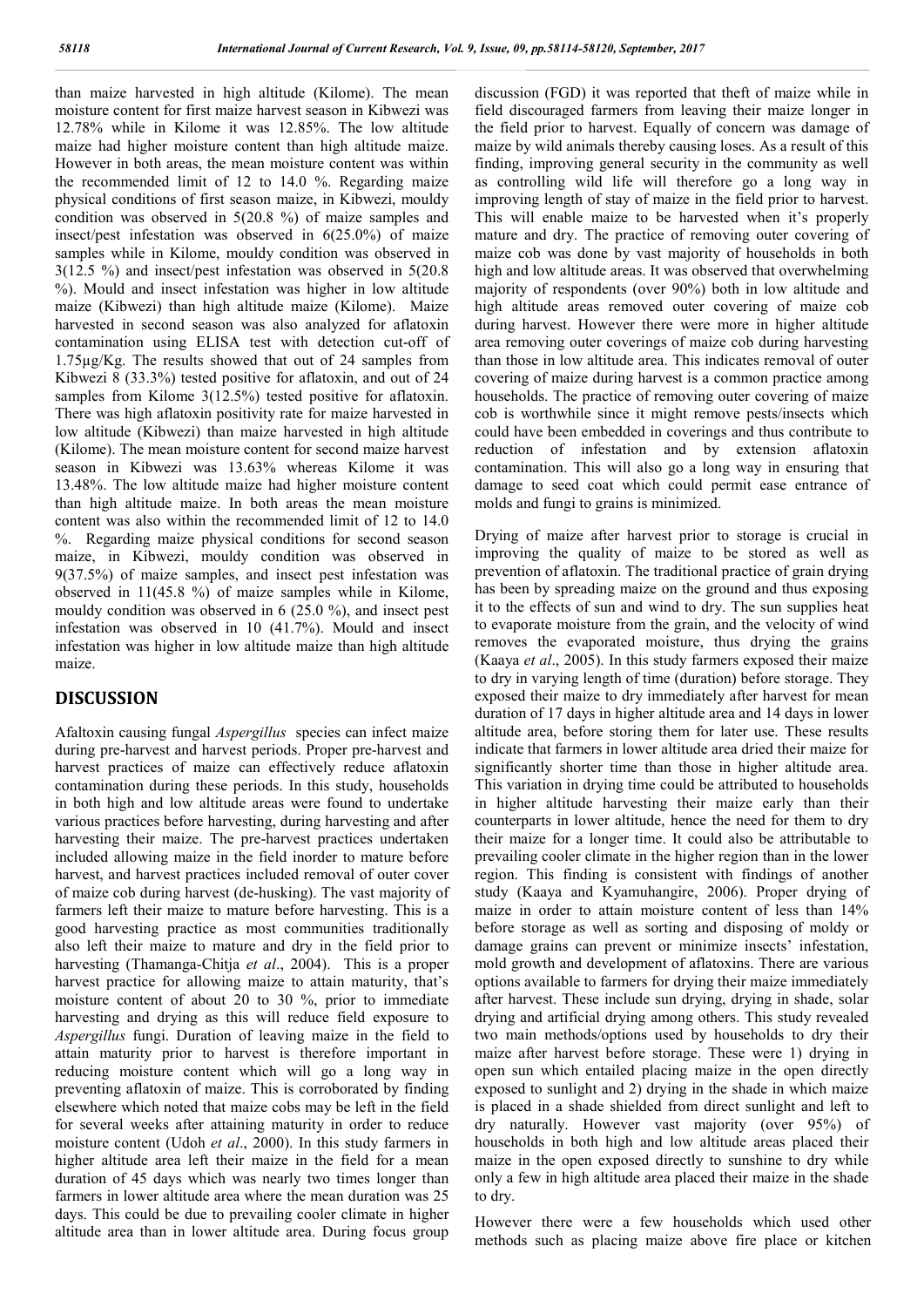granary or drying by hanging to house rafters (maize cobs tied by tassels into small bundles and hung). Although maize can be dried using solar or artificially, these methods were not found in use. In addition although drying in the field may also be carried out after harvest with the harvested plants laid in stacks with the grains, or maize cobs with stems raised above the ground and exposed directly to the sun, this practice was not observed or reported during focus group discussions. Relying predominantly on sun drying could be attributed to the fact that this being a tropical region with plenty of sunshine, sun drying of maize could be the most appropriate and convenient way of drying maize. However, when temperatures are as high as 60% under clear skies the rate of drying can be extremely high and grains may crack and result in losses. Thus covering grains or drying under shade has an advantage of preventing Kernel cracking. It has also been noted that, drying temperature has an effect on the development of aflatoxin on stored grain. A study done previously elsewhere showed that slow drying with low heat over long periods of time promotesaflatoxin development (Walker and Davies, 2013). Thus ideally maize should be dried with moderate heat over short period of time to discourage aflatoxin development. Maize should ideally not be placed directly on the ground during drying to avoid being contaminated with dirt, debris, germs, fungi spores and other contaminants. The *Aspergillus flavus* which produce aflatoxin is a common fungus/mold found in soil and debris (Claudia *et al*., 2007). It has further been noted that drying on flat exposed surfaces has been the most convenient way of drying grains after threshing, but contamination with dirt cannot be avoided with this method and thus cleaner grains can be obtained by drying grains on plastic sheets, preferably black (Hell *et al*., 2000). Plastic sheets will provide suitable intervening impervious layer that will prevent maize from being in direct contact with the ground surface, hence avoid contamination of grains. This is more proper and hygienic way of drying maize since apart from mold and aflatoxin prevention, it also prevents against other health hazards. This study had revealed that over three-quarters of respondents dried their maize by placing them on top of sheet material such as polythene, and not directly on the ground.

Majority of respondents who were small scale (subsistence) farmers in both high and low altitude areas cited prevention of contamination as the main reason for placing impervious material underneath of maize during drying. Further a sizable proportion of respondents said they did so to make maize dry faster and to prevent maize from rotting. Besides, a few respondents did so to improve maize quality in general. Similar views were expressed during community focus group discussions as well as in depth interviews with technical officers in the field. This was an indication that previous as well as ongoing awareness campaigns appeared to have an impact on positive behavior change on proper maize drying. Sustaining this positive practice will go along in enhancing impact not only on improvement of maize drying but also on reduction of aflatoxin contamination as well as prevention of other contaminants getting into contact with maize. Respondents gave various reasons for proper drying of maize before storage which were almost similar to reasons given for placing material underneath during drying, i.e. to make maize attain moisture content of less than 14 percent before storage. For instance majority of respondents in low altitude and in high altitude said the main reasons for proper maize drying were 1) to prevent to make maize dry properly, 2) to prevent aflatoxin contamination and 3) to prevent maize from rotting.

Given that these reasons were important in prevention of aflatoxin contamination; this is an indication that awareness level was quite high in these areas. However there is need to continuously intensify awareness campaign so as to sustain this momentum since there were quite a number of people who did not know the importance of drying maize properly. A notable pre-storage practice revealed by this study was that about 90% of households in both high and low altitude areas winnowed (cleaned) their maize prior to storage so as to remove broken grains, fine materials, dirt etc. However there were more households owners in high altitude area than in low altitude area who cleaned their maize before storage. Although the difference was small, this nonetheless indicates an enhanced up take of this important practice. This practice is very important as it reduces contaminated materials which could have found their way in maize and thus enhance spoilage of maize when stored. It is therefore important that this positive practice is encouraged and enhanced because of its beneficial effects on potential reduction of aflatoxin contamination.

The study findings showed that duration of maize in the field before harvest in higher altitude was significantly positively correlated with maize affected by pests/insects while in storage, implying that the longer maize is left in field the more likely for it to be infested with insect pests. Length of stay of maize in field was also found to be significantly negatively correlated with aflatoxin content in maize, implying that the longer the duration of maize in field the lessor the aflatoxin content in maize. Results further indicated that duration of maize in field before harvest and before drying/storage had significant negative correlation with moisture content in maize both for lower altitude and higher altitude maize. This finding implied that when maize is kept longer in the field to dry it had lower moisture content than maize left in the field for a shorter period. The placing of maize on top of impervious material/ layer during drying was associated with proper maize storage. This meant that those household owners who placed their maize on top of impervious material during drying were more likely to store their maize properly than those households which did not place any material underneath during drying of maize. Duration of drying of maize after harvest especially in higher altitude area had negative correlation with aflatoxin content in maize, implying that the longer the drying of maize after harvest the lower the aflatoxin contamination. This was also negatively correlated with moisture content in maize, implying that the longer the drying of maize after harvest the lower the moisture content in maize. Besides the association of maize pre-storage practices with aflatoxin contamination, low altitude maize had higher mould and insect infestation, moisture content and aflatoxin positivity rate than high altitude maize. This could be likely attributed to prevailing warmer climate in the low region compared to the high region which is relatively cooler and likely less favorable for aflatoxin development (Cotty and Jaime-Garcia, 2007; Patterson and Lima, 2010). Maize harvested in second season also had higher mould and insect infestation, moisture content and aflatoxin positivity rate than maize harvested in first season. This could also be likely attributed to prevailing warmer climate in second season compared to first season which is relatively cooler and likely less favorable for aflatoxin development.

# **Conclusion**

The findings of this study have revealed that inadequate drying period of maize prior to crop harvest and post-harvest storage